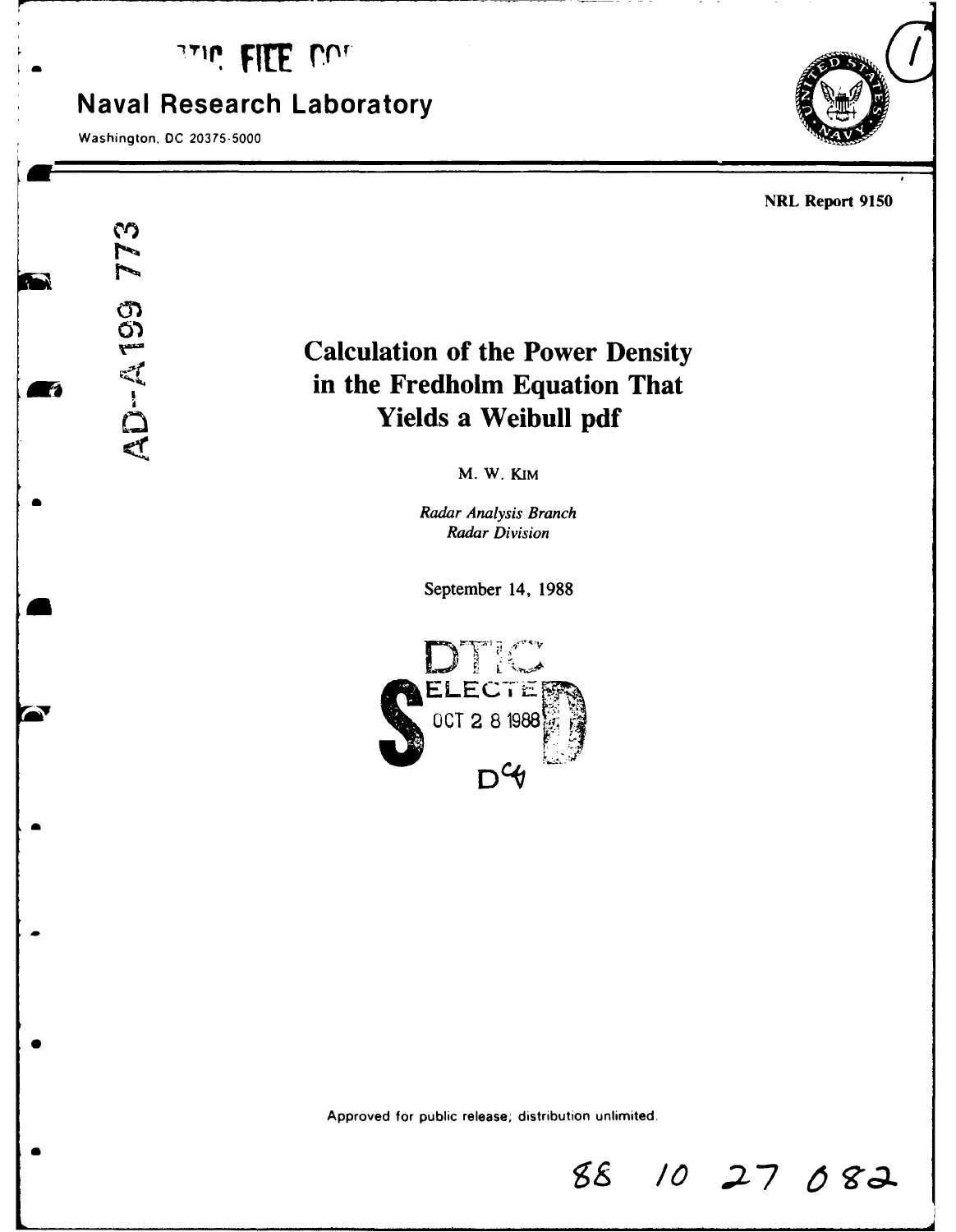| SECURITY CLASSIFICATION OF THIS PAGE                                                                                                                                                                                                                                                                                                                                                                                                                                                                                 |                                                                                   |                                                                         |                                                 |                    |                                    |
|----------------------------------------------------------------------------------------------------------------------------------------------------------------------------------------------------------------------------------------------------------------------------------------------------------------------------------------------------------------------------------------------------------------------------------------------------------------------------------------------------------------------|-----------------------------------------------------------------------------------|-------------------------------------------------------------------------|-------------------------------------------------|--------------------|------------------------------------|
|                                                                                                                                                                                                                                                                                                                                                                                                                                                                                                                      | <b>REPORT DOCUMENTATION PAGE</b>                                                  |                                                                         |                                                 |                    | Form Approved<br>OMB No. 0704 0188 |
| 1a. REPORT SECURITY CLASSIFICATION<br>UNCLASSIFIED                                                                                                                                                                                                                                                                                                                                                                                                                                                                   |                                                                                   | <b>16 RESTRICTIVE MARKINGS</b>                                          |                                                 |                    |                                    |
| 2a SECURITY CLASSIFICATION AUTHORITY                                                                                                                                                                                                                                                                                                                                                                                                                                                                                 |                                                                                   | 3 DISTRIBUTION AVAILABILITY OF REPORT                                   |                                                 |                    |                                    |
| 2b DECLASSIFICATION DOWNGRADING SCHEDULE                                                                                                                                                                                                                                                                                                                                                                                                                                                                             |                                                                                   | Approved for public release; distribution unlimited.                    |                                                 |                    |                                    |
| 4 PERFORMING ORGANIZATION REPORT NUMBER(S)                                                                                                                                                                                                                                                                                                                                                                                                                                                                           |                                                                                   | 5. MONITORING ORGANIZATION REPORT NUMBER'S;                             |                                                 |                    |                                    |
| NRL Report 9150                                                                                                                                                                                                                                                                                                                                                                                                                                                                                                      |                                                                                   |                                                                         |                                                 |                    |                                    |
| 6a NAME OF PERFORMING ORGANIZATION                                                                                                                                                                                                                                                                                                                                                                                                                                                                                   | 6b OFFICE SYMBOL<br>(If applicable)                                               |                                                                         | 7a. NAME OF MONITORING ORGANIZATION             |                    |                                    |
| Naval Research Laboratory                                                                                                                                                                                                                                                                                                                                                                                                                                                                                            | Code 5312                                                                         |                                                                         |                                                 |                    |                                    |
| 6c. ADDRESS (City, State, and ZIP Code)                                                                                                                                                                                                                                                                                                                                                                                                                                                                              |                                                                                   |                                                                         | 7b ADDRESS (City, State, and ZIP Code)          |                    |                                    |
| Washington, DC 20375-5000                                                                                                                                                                                                                                                                                                                                                                                                                                                                                            |                                                                                   |                                                                         |                                                 |                    |                                    |
| <b>8a NAME OF FUNDING / SPONSORING</b>                                                                                                                                                                                                                                                                                                                                                                                                                                                                               | 8b OFFICE SYMBOL                                                                  |                                                                         | 9. PROCUREMENT INSTRUMENT IDENTIFICATION NUMBER |                    |                                    |
| <b>ORGANIZATION</b><br>Office of Naval Research                                                                                                                                                                                                                                                                                                                                                                                                                                                                      | (If applicable)                                                                   |                                                                         |                                                 |                    |                                    |
| 8c. ADDRESS (City, State, and ZIP Code)                                                                                                                                                                                                                                                                                                                                                                                                                                                                              |                                                                                   | 10 SOURCE OF FUNDING NUMBERS                                            |                                                 |                    |                                    |
|                                                                                                                                                                                                                                                                                                                                                                                                                                                                                                                      |                                                                                   | PROGRAM<br>ELEMENT NO                                                   | PROJECT<br>NO                                   | <b>TASK</b><br>NO. | WORK UNIT<br>ACCESSION NO          |
| Arlington, VA 22217-5000                                                                                                                                                                                                                                                                                                                                                                                                                                                                                             |                                                                                   | 61153N                                                                  | 21-05-43                                        |                    | DN480-006                          |
| 11 TITLE (Include Security Classification)                                                                                                                                                                                                                                                                                                                                                                                                                                                                           |                                                                                   |                                                                         |                                                 |                    |                                    |
| Calculation of the Power Density in the Fredholm Equation That Yields a Weibull pdf                                                                                                                                                                                                                                                                                                                                                                                                                                  |                                                                                   |                                                                         |                                                 |                    |                                    |
| 12 PERSONAL AUTHOR(S)<br>Kim, M. W.                                                                                                                                                                                                                                                                                                                                                                                                                                                                                  |                                                                                   |                                                                         |                                                 |                    |                                    |
| 13a TYPE OF REPORT<br>13b TIME COVERED<br><b>FROM</b><br>Interim                                                                                                                                                                                                                                                                                                                                                                                                                                                     | то 6/88<br>8/87                                                                   | 14 DATE OF REPORT (Year, Month, Day)<br>1988 September 14               |                                                 |                    | 15 PAGE COUNT<br>17                |
| 16 SUPPLEMENTARY NOTATION                                                                                                                                                                                                                                                                                                                                                                                                                                                                                            |                                                                                   |                                                                         |                                                 |                    |                                    |
| 17<br>COSATI CODES                                                                                                                                                                                                                                                                                                                                                                                                                                                                                                   | 18 SUBJECT TERMS (Continue on reverse if necessary and identify by block number). |                                                                         |                                                 |                    |                                    |
| FIELD<br>GROUP<br><b>SUB-GROUP</b>                                                                                                                                                                                                                                                                                                                                                                                                                                                                                   | Non-Gaussian detection                                                            |                                                                         |                                                 |                    |                                    |
|                                                                                                                                                                                                                                                                                                                                                                                                                                                                                                                      | Radar signal processing                                                           |                                                                         |                                                 |                    |                                    |
| 19 ABSTRACT (Continue on reverse if necessary and identify by block number)                                                                                                                                                                                                                                                                                                                                                                                                                                          |                                                                                   |                                                                         |                                                 |                    |                                    |
| The Fredholm equation has been solved for the power density that yields a Weibull distribution for all values of<br>parameter alpha. The closed-form analytical solution for the power level density function pdf of the averaged clutter<br>return is found by using an asymptotic expansion. The Fredholm equation is used to generate a Weibull distribution,<br>and the results are compared to the actual Weibull distribution. There is particularly good agreement in the tail region<br>of the distribution. |                                                                                   |                                                                         |                                                 |                    |                                    |
|                                                                                                                                                                                                                                                                                                                                                                                                                                                                                                                      |                                                                                   |                                                                         |                                                 |                    |                                    |
| 20. DISTRIBUTION / AVAILABILITY OF ABSTRACT<br><b>X UNCLASSIFIED/UNLIMITED CO</b> SAME AS RPT                                                                                                                                                                                                                                                                                                                                                                                                                        | <b>ODTIC USERS</b>                                                                | 21. ABSTRACT SECHRITY CLASS-FICATION<br><b>UNCLASSIFIED</b>             |                                                 |                    |                                    |
| 22a NAME OF RESPONSIBLE INDIVIDUAL<br>M. I. Skolnik                                                                                                                                                                                                                                                                                                                                                                                                                                                                  |                                                                                   | 22b TELEPHONE (Include Area Code) 22c OFFICE SYMBOL<br>$(202)$ 767-2936 |                                                 |                    | Code 5300                          |

 $\label{eq:2.1} \hat{\mathbf{H}}_{\text{eff}} = \hat{\mathbf{H}}_{\text{eff}} + \hat{\mathbf{H}}_{\text{eff}} + \hat{\mathbf{H}}_{\text{eff}}$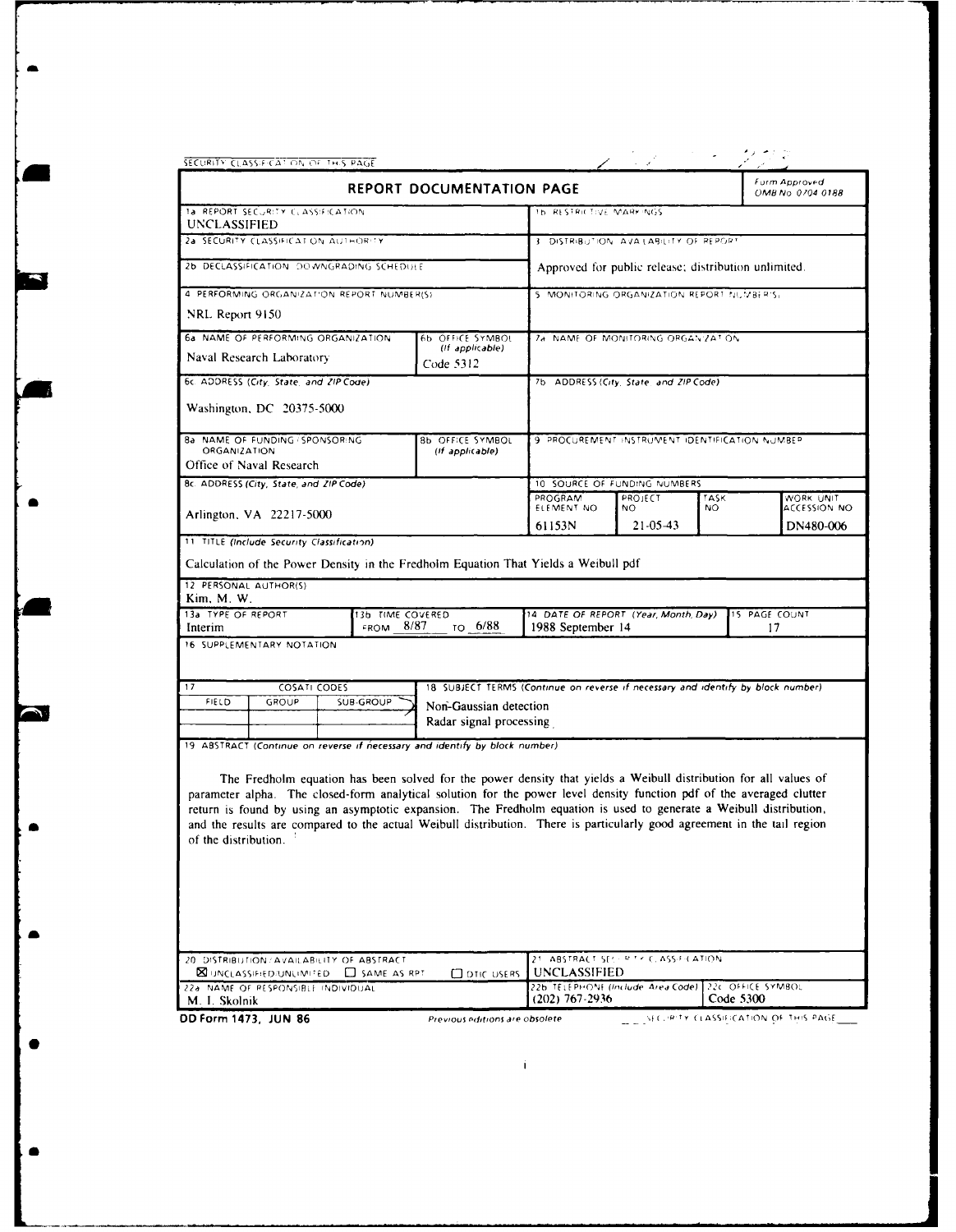#### **CONTENTS**

| 3.             |               |
|----------------|---------------|
| 4.             | $\mathbf{11}$ |
| 5 <sub>1</sub> |               |
| 6.             |               |
|                | 13            |



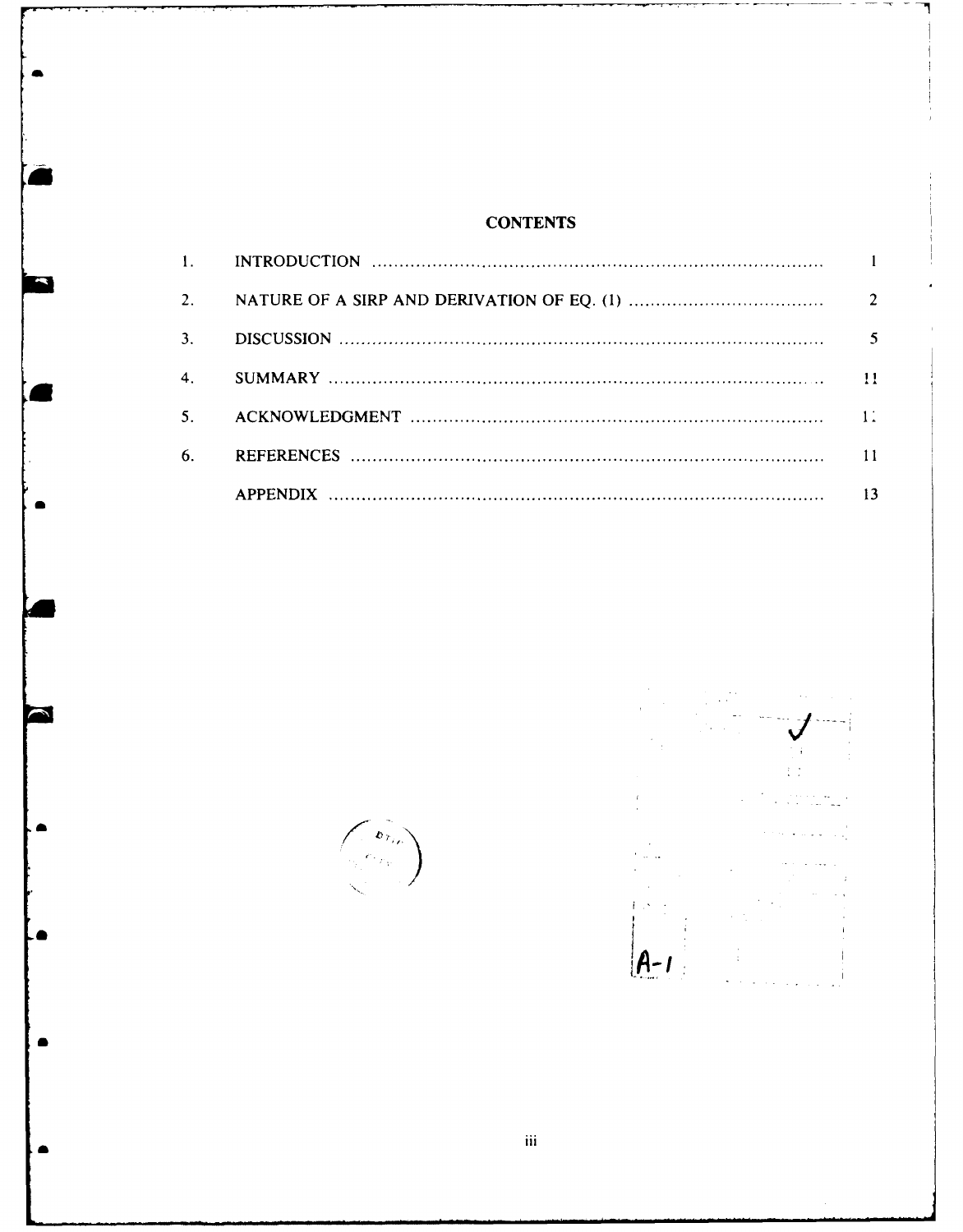#### **CALCULATION OF THE POWER DENSITY IN THE FREDHOLM EQUATION THAT YIELDS A WEIBULL pdf**

#### **1. INTRODUCTION**

Detection in non-Gaussian noise is a very difficult subject to study in radar. To maximize detection probability, the optimum filter is the Neyman-Pearson likelihood ratio test. It is a difficult problem to obtain the multivariate probability density function required for generating the optimum tilter. Several detectors for detecting a signal in non-Gaussian noise have been found by Cantrell [1,2] and by Martinez et al. [3]. These detectors were obtained by applying the Neyman-Pearson test after a closed-form solution of the multivariate probability density function had been found.

This report considers clutter that has a non-Gaussian distribution. Specifical'y, clutter has a greater probability of having a large value than the Rayleigh model obtained from a Gaussian distribution, and thus it requires a higher tailed distribution to model it properly. This higher tail must be properly accounted for in the design of a detector to avoid false alarms. Generally, the Rayleigh pdf underestimates the amplitudes obtained from real clutter. One physical model that has been proposed to describe the non-Rayleigh nature of sea clutter amplitude statistics is the composite surface scattering model [4-6] that describes the fluctuation of clutter amplitudes by a conditional Rayleigh pdf, conditioned on a varying clutter power level. The overall non-Rayleigh pdf for the clutter amplitude is given by

$$
g(|x|) = \int_0^\infty \frac{|x|}{\sigma^2} \exp\left(-\left(\frac{|x|^2}{e\sigma^2}\right)\right) f(\sigma^2) d\sigma^2,
$$
 (1)

where  $g(|x|)$  is the non-Rayleigh pdf of clutter amplitude return  $|x|$  and  $f(\sigma^2)$  is the pdf of clutter power level  $\sigma^2$ . This is a Fredholm equation of the first kind for the unknown pdf  $f(\sigma^2)$ . Equation (1) will be shown to be in the form of a Laplace transform.

In principle, the averaged clutter pdf  $f(\sigma^2)$  can be found by inverting the transform if  $g(|x|)$ is known. Selecting  $g(|x|)$  to be a Weibull distribution is expected to better represent real clutter. Inverting the transform when  $g(|x|)$  is a Weibull density, is very difficult, so an approximate solution was found. The inverse was approximated by employing the method of steepest descent to evaluate the Laplace inverse contour integral.

In Section 1, we discuss the nature of a spherically invariant random process (SIRP) and derive Eq. **(1)** by noting that the clutter envelope is a **SIRP.** An asymptotic expansion technique is applied to the inversion of the Laplace transform. In Section 2, we discuss the difference between our results, which is a mixture of Rayleigh pdf's, and the Weibull pdf. Also we generate random samples from the mixture of Rayleigh pdf's and the Weibull pdf, and we compare the result of these two pdfs.

Manuscript approved June 23, 1988.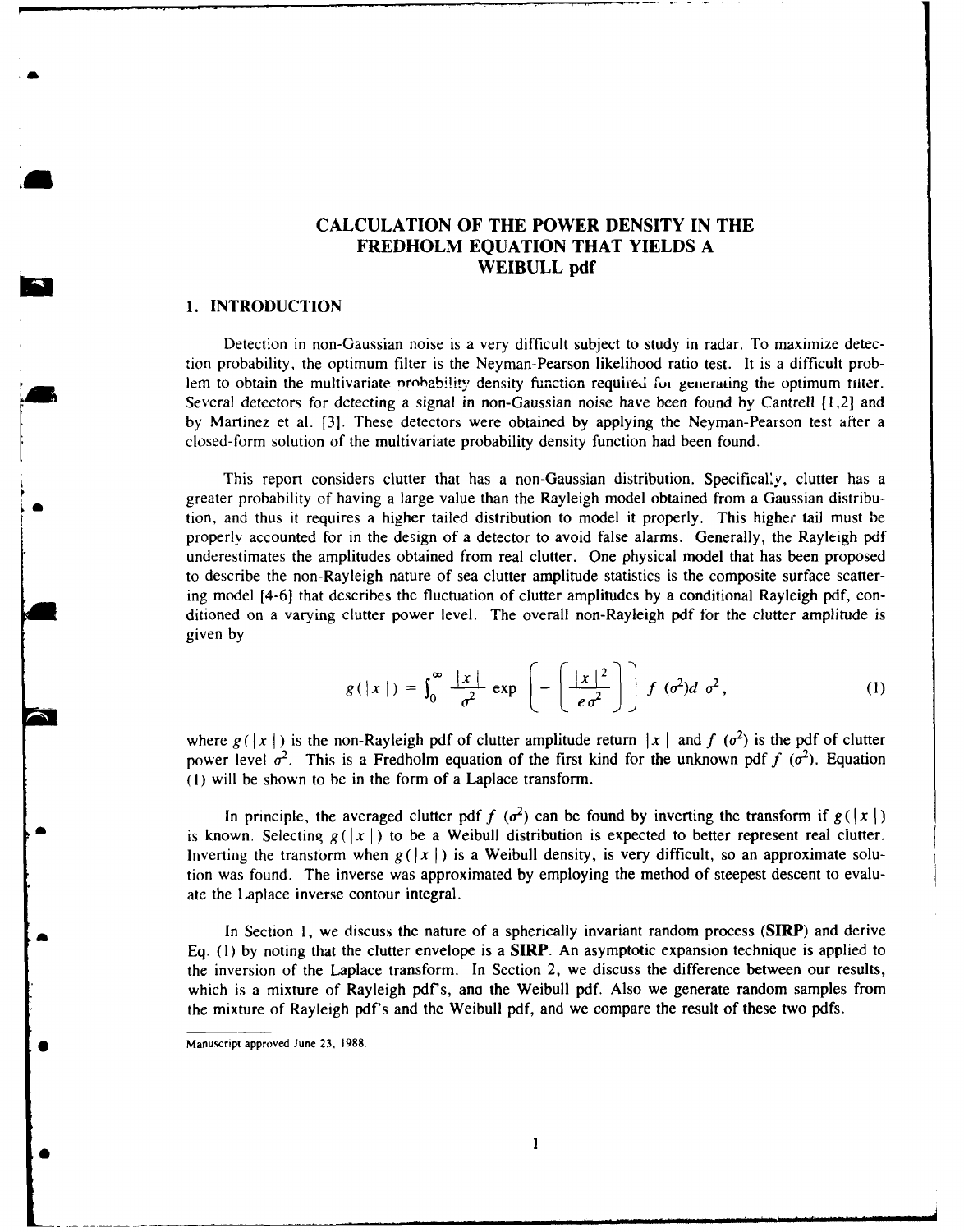#### M. W. KIM

#### **2. NATURE OF A SIRP AND DERIVATION OF EQ. (1)**

**A SIRP** can be expressed as a random mixture of n-dimensional Gaussian-probable densities. Given a random vector  $x = (x_1, x_2, ..., x_n)$  from the random process,  $RP = [X(t), t \in T]$  with mean value  $\mu$  and covariance matrix  $K$ , a necessary and sufficient condition for the random vector to be from a SIRP is for the probability density to be of the form

$$
p_n(x) = (2\pi)^{-\frac{n}{2}} |K|^{-\frac{-1}{2}} h_n[(x - \mu)^T K^{-1} (x - \mu)],
$$

where  $h_n(\cdot)$  is a quadratic form. It can be shown [6] that the pdf of the clutter envelope associated with a SIRP must satisfy

$$
g(|x|) = \int_0^\infty \frac{|x|}{(\sigma^2)} e^{-\frac{|x|^2}{2(\sigma^2)}} f(\sigma^2) d\sigma^2.
$$
 (2)

We now assume a Weibull pdf for the clutter envelope; i.e.,

$$
g(|x|) = \alpha \ln(2) \left[ \frac{|x|}{M} \right]^{\alpha-1} \frac{1}{M} e^{-\left[ \ln(2) \left( \frac{|x|}{M} \right)^{\alpha} \right]}.
$$
 (3)

Substituting Eq. (3) into Eq. (2) and letting  $t = \frac{1}{\sigma^2}$  and  $s = \frac{|x|^2}{2}$  yields

$$
\int_0^\infty \frac{\sqrt{2s}}{t} e^{-st} f\left(\frac{1}{t}\right) d\left(\frac{1}{t}\right) = \alpha \ln(2) \left[\frac{1}{M}\right]^\alpha \left[2s\right]^{-\frac{\alpha-1}{2}} e^{-\left[\frac{\ln(2)(2s)^{\frac{\alpha}{2}}}{(M)^\alpha}\right]}
$$
  
Equating  $h(t) = \frac{1}{t} f\left(\frac{1}{t}\right)$ ,  $A = \alpha \ln(2) \left[\frac{1}{M}\right]^\alpha 2^{\frac{\alpha-2}{2}}$ , and  $B = \frac{\ln(2)}{(M)^\alpha} 2^{\frac{\alpha}{2}}$  yields  

$$
\int_0^\infty e^{-st} h(t) dt = A s^{\frac{\alpha-2}{2}} \exp(-Bs^{\frac{\alpha}{2}})
$$
 (4)

This is in the form of a Laplace transform. An inversion of the Laplace transform in Eq. (4) yields

$$
h(t) = \begin{cases} \frac{A}{2\pi i} \int_{c-i\infty}^{c+i\infty} s^{\frac{\alpha-2}{2}} \exp(-(Bs^{-\frac{\alpha}{2}}-st))ds & 0 < \alpha < 2\\ \frac{A}{2\pi i} \int_{c-i\infty}^{c+i\infty} \exp(-(Bs-st))ds & \alpha = 2 \end{cases}
$$
(5)

We can easily show that the clutter amplitude pdf Eq. (3) is Rayleigh for  $\alpha = 2$ . In this report, we are interested in the cases  $0 < \alpha < 2$ , since we are interested in a heavier tailed distribution than the Rayleigh distribution.

To solve the inversion of the Laplace transform (Eq. (5)), we derived an asymptotic expansion of the integral to find an approximation solution. Some sufficient conditions that should be met are

2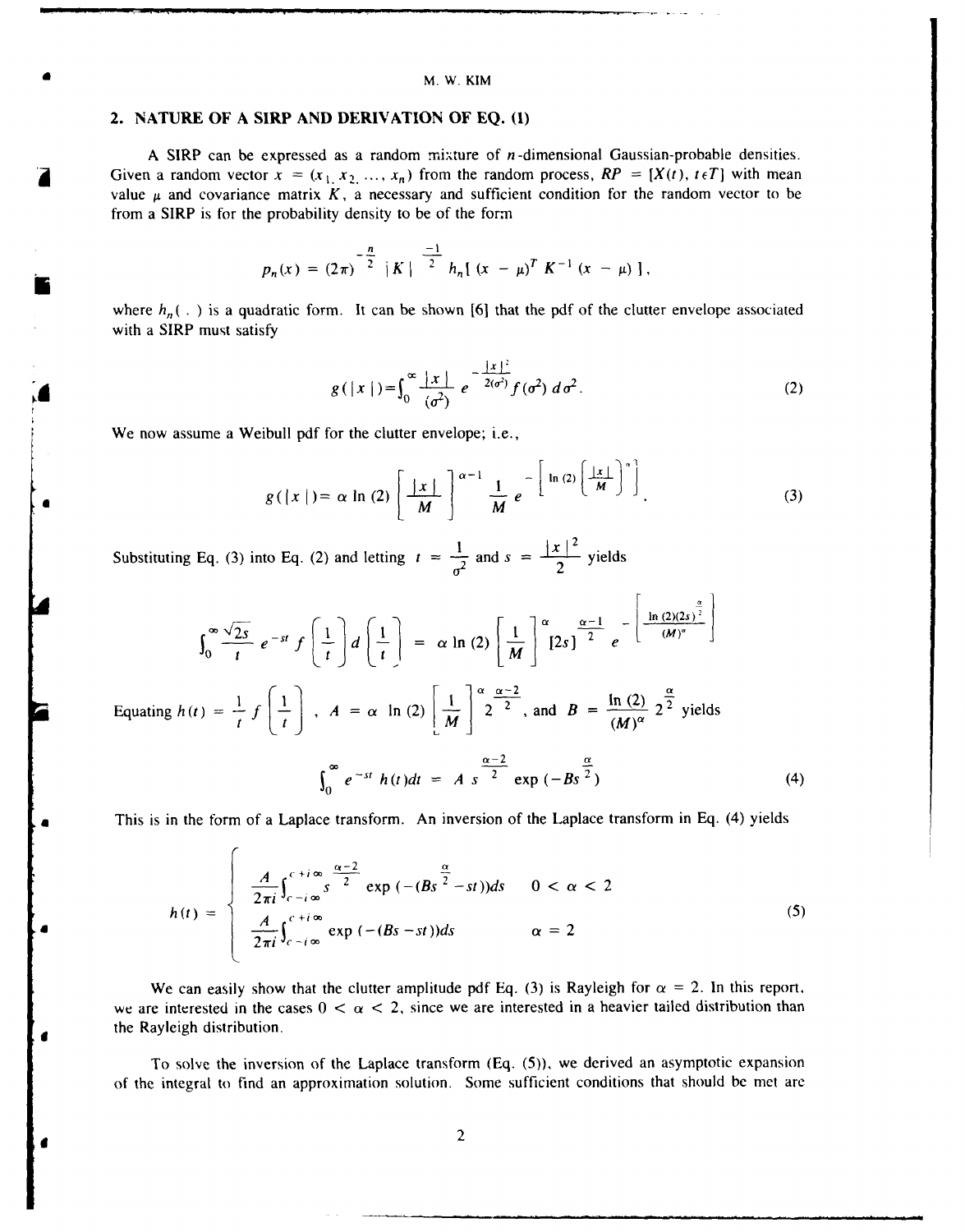#### NRL REPORT 9150

discussed in the Appendix. Since in our problem all sufficient conditions are met, we can generate an approximation solution. In Eq. (5) for the case  $0 < \alpha < 2$ , let

$$
q(s) = s^{\frac{\alpha-2}{2}}, \ p(s) = \frac{Bs^{\frac{\alpha}{2}}}{t} - s \,.
$$
 (6)

Then

$$
h(t) = \frac{A}{2\pi i} \int_{c-i\infty}^{c+i\infty} q(s) \exp(-tp(s))ds. \qquad 0 < \alpha < 2 \tag{7}
$$

If the singularities of  $q(s)$  all take the form of isolated poles and/or isolated branch points, then by a suitable deformation of the inversion contour we may reduce the integral to the sum of residues at the poles plus a sum of loop integrals around the branch points. A contour is shown in Fig. 1. Equation (7) reduces to an integral on the interval  $(-\infty, +\infty)$ .

$$
h(t) = \frac{A}{2\pi i} \int_{-\infty}^{+\infty} q(s) \exp(-tp(s)) ds, \qquad 0 < \alpha < 2.
$$





*B3*

$$
I(t) = \int_{-\infty}^{\infty} q(s)e^{-tp(s)}ds.
$$
\n
$$
h(t) = \frac{AI(t)}{2\pi i}.
$$
\n(8)

The peak value of the factor  $e^{-tp(s)}$  is located at  $s_0$  the minimum of  $p(s)$ . When t is large this peak is very sharp, and the overwhelming contribution to the integral comes from the neighborhood of  $s_0$ . It is therefore reasonable to approximate  $p(s)$  and  $q(s)$  by the leading terms in their power series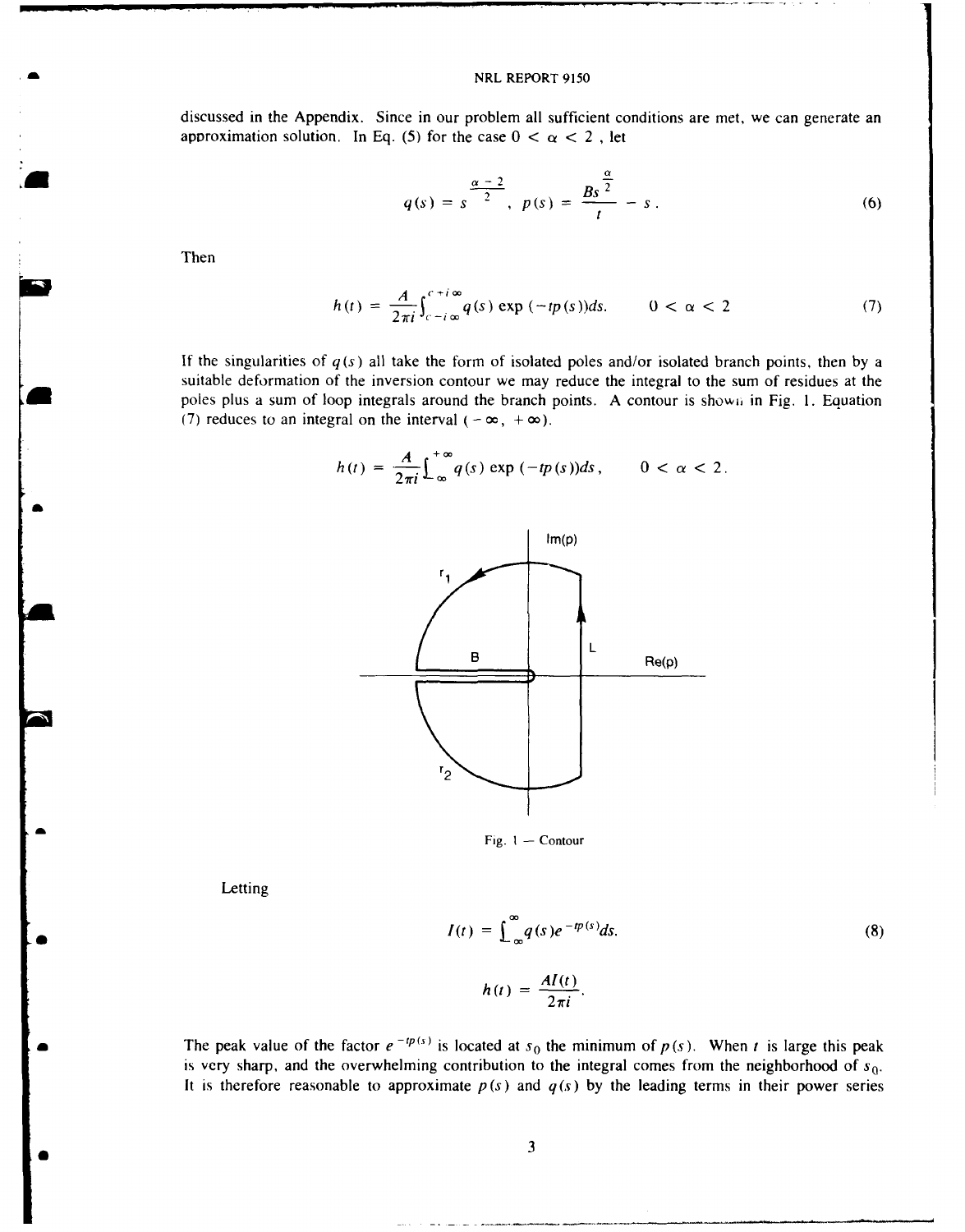expansion at  $s_0$ .  $I(t)$  is evaluated by extending the integration limits to  $(-\infty,\infty)$ . The result is Laplace's approximation to  $I(t)$ . This solution will also be used for small t and any discrepancies in the resulting pdf, and the assumed Weibull one will be noted.

We will expand  $p(s)$  in a Taylor-series. The first two terms will be sufficient since  $e^{-tp(s)}$  has a sharp peak value at  $s_0$ . One obtains

$$
I(t) \approx q(s_0)e^{-tp(s_0)}\int_{-\infty}^{\infty}e^{\frac{-t}{2}(s-s_0)^2p^2(s_0)}ds
$$
 (9)

We will now evaluate the right-hand integral. Let  $J = \frac{I}{2} p''(s_0)$  and  $x = s - s_0$ . Since

$$
\int_{-\infty}^{\infty} e^{-Jx^2} dx = \sqrt{\frac{\pi}{J}},
$$

the integral in Eq. (9) equals

$$
\int_{-\infty}^{\infty} e^{-\frac{t}{2}(s-s_0)^2 p^2(s_0)} ds = \left(\frac{2\pi}{tp^2(s_0)}\right)^{\frac{1}{2}}.
$$

 $2 \cdot 1$ Since  $p'(s) = 0$  yields the minimum, from Eq. (6)  $s_0 = \left[\frac{2t}{B\alpha}\right]$ 

At  $s_0$  we have  $q(s_0) = \left(\frac{2t}{B\alpha}\right)$ . After substituting for the value of  $s_0$  and  $p''(s)$  in Eq. (9), the general solution becomes

$$
I(t) = i \left(\frac{2t}{\alpha B}\right) \left[\frac{8\pi}{\alpha(2-\alpha)B} \left(\frac{2t}{\alpha B}\right) \left(\frac{4-\alpha}{\alpha-2}\right)\right]^{\frac{1}{2}}
$$

$$
\times \exp\left(-\left[B\left(\frac{2t}{\alpha B}\right)^{\frac{\alpha}{\alpha-2}} - t\left(\frac{2t}{\alpha B}\right)^{\frac{2}{\alpha-2}}\right]\right).
$$

The probability density function is given by

$$
f(\sigma^2) = th(t) = \frac{At}{2\pi i} I(t) = \frac{A}{2\pi \sigma^2 i} I\left(\frac{1}{\sigma^2}\right).
$$

Letting  $U = \frac{2}{\alpha B}$ , the probability density function of clutter power that yields a Weibull density becomes

**a .** 4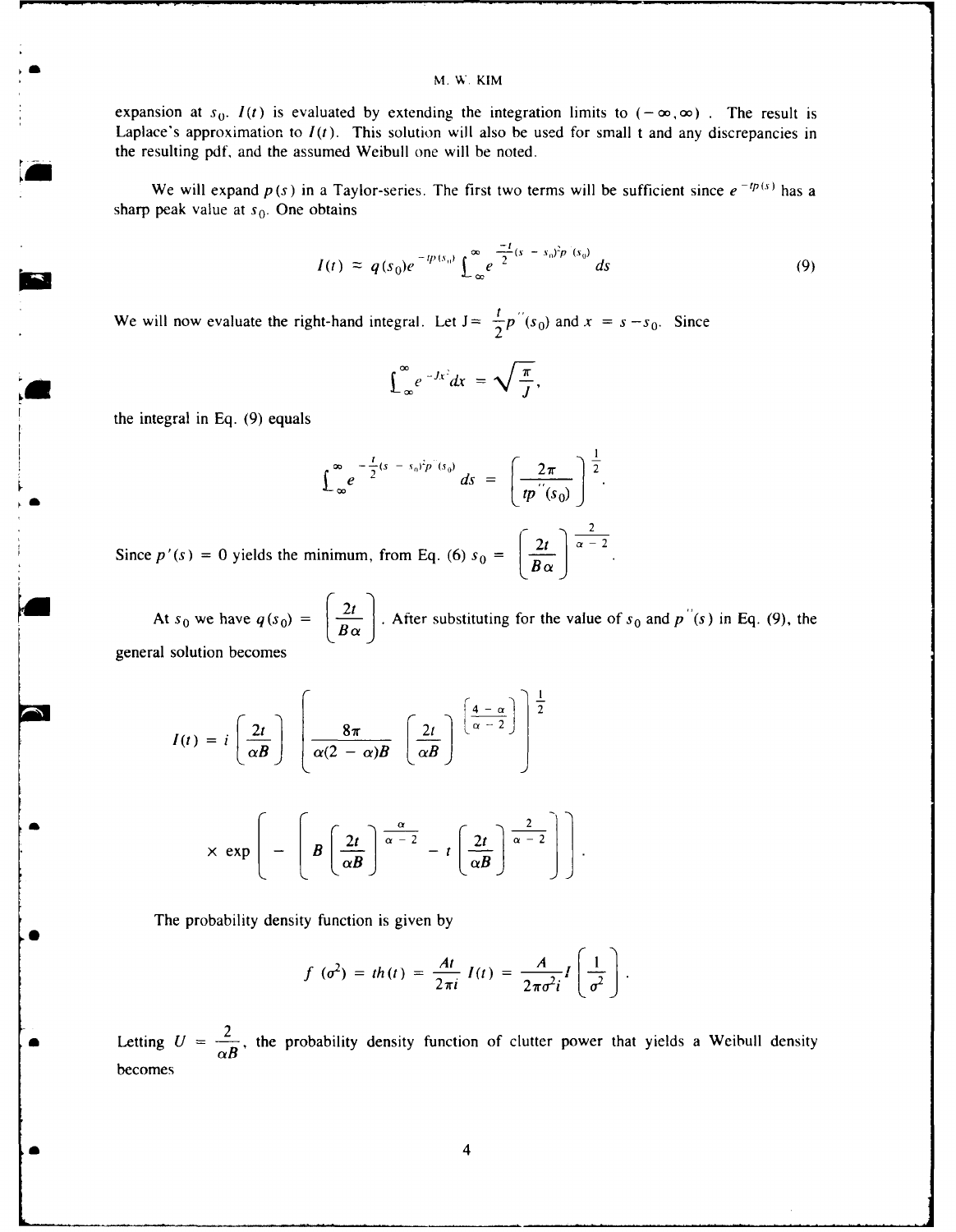$$
f(\sigma^2) = \frac{AU}{2\pi(\sigma^2)^2} \left[ \frac{8\pi}{\alpha(2-\alpha)B} \left[ \frac{U}{\sigma^2} \right]^{ \left[ \frac{4-\alpha}{\alpha-2} \right] } \right]^{\frac{1}{2}}
$$
  

$$
\times \exp \left[ - \left[ B \left[ \frac{U}{\sigma^2} \right]^{\frac{\alpha}{\alpha-2}} - \frac{1}{\sigma^2} \left[ \frac{U}{\sigma^2} \right]^{\frac{2}{\alpha-2}} \right] \right]
$$

where

$$
A = \alpha \ln (2) \left[ \frac{1}{M} \right]^{\alpha} 2^{\frac{\alpha - 2}{2}}, B = \frac{\ln (2)}{M^{\alpha}} 2^{\frac{\alpha}{2}}.
$$

Given  $U = \frac{1}{4}$ , one more step to simplify the equation becomes

$$
f(\sigma^2) = \frac{1}{\sigma^2} \left[ \frac{1}{\pi(2-\alpha)U} \left( \frac{U}{\sigma^2} \right)^{\frac{\alpha}{\alpha-2}} \right]^{1/2} \exp \left( \frac{\alpha-2}{\alpha} \frac{1}{\sigma^2} \left( \frac{U}{\sigma^2} \right)^{\frac{2}{\sigma^2}} \right).
$$
 (10)

#### **3.** DISCUSSION

In Section 1, we obtained the probability density function of the clutter power level that allows Weibull clutter to be modeled as a SIRP. The SIRP may be used to describe the non-Rayleigh distribution including the correlation properties.

The approximation solution from Section 1 shows that the Weibull pdf may be modeled as an infinite mixture of Rayleigh pdfs. To examine the accuracy of this result, we compare the pdf generated by numerically solving Eq. (1) to the Weibull pdf. Specifically, we compare the probability of exceeding  $|x|$ , for the two pdfs, for various values of parameter alpha between 0 and 2, any value of median, and any value of  $|x|$ .

The actual values of Weibull and the Rayleigh mixture are observed to be slightly different at the beginning of the curves as shown in Fig. 2. We integrated the closed-form solution (Eq.  $(1)$ ) from zero to infinity. This integration was performed numerically by subdividing the integral into small intervals and summing the appropriately weighted values.

For alpha  $= 0.5$ , the mixture of Rayleigh pdfs is lower than the Weibull pdf, since a large enough upper limit was not used for the numerical integration. However, the curve can be made to approach the Weibull pdf if we use a good upper limit. Even though this closed-form solution is based on an approximation, it is seen to be very close to the Weibull pdf, especially when  $\alpha = 1$ , where it matched almost perfectly. The pdf is particularly good at the tail of the distribution. For values of 3 or greater of  $|x|$ , the two curves overlapped each other all the way to a probability of  $10^{-7}$ 

We also generated histograms based on the two pdfs. To generate a histogram, we used a transformation method to generate the desired distribution of  $\sigma^2$ , solve the differential equation, and take the inverse of the function  $\hat{g}$ . It is necessary first to generate a sample from the power level pdf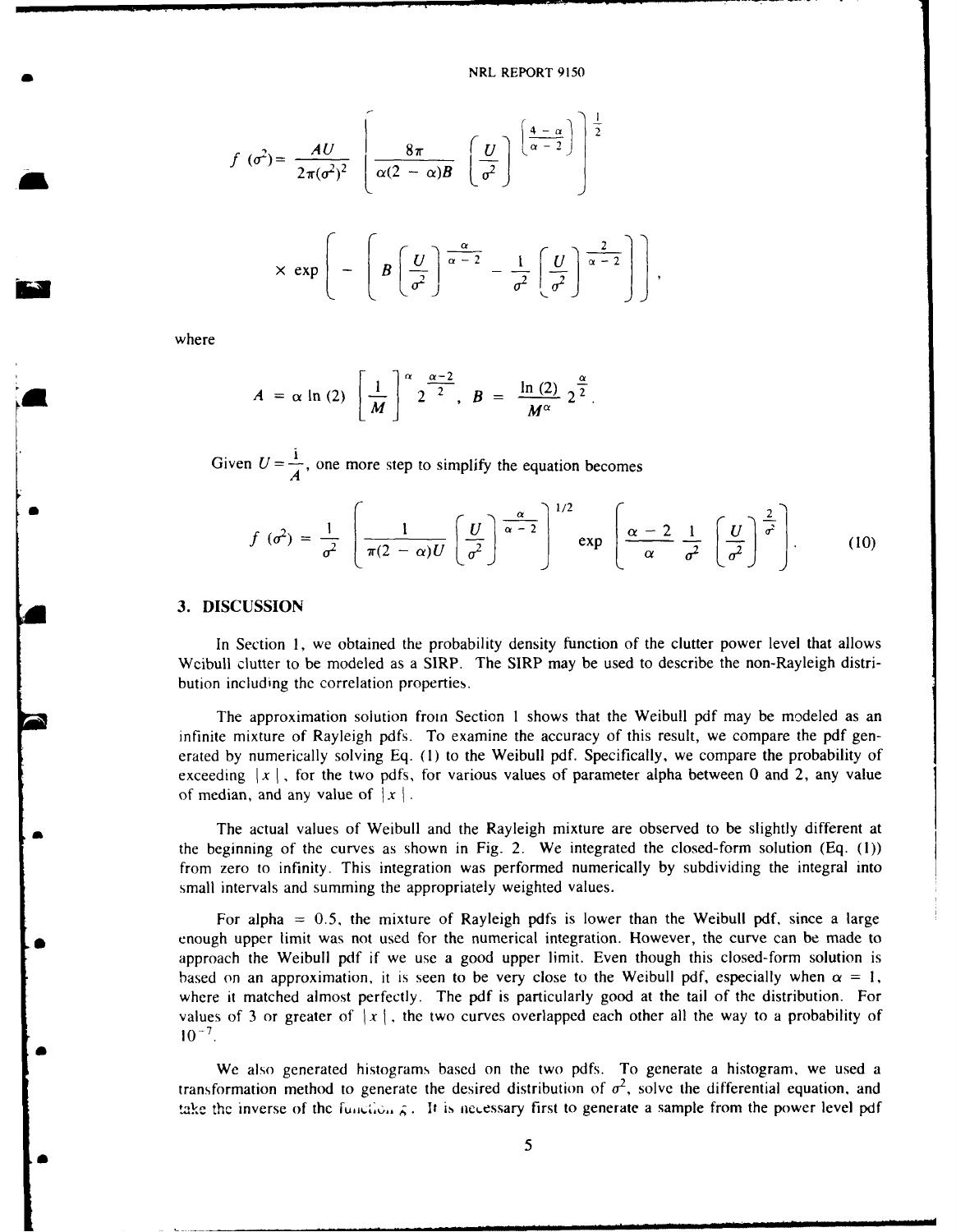

Fig.  $2 -$  Probabilities of mixture of Rayleigh pdfs and Weibull pdf

*f*  $(\sigma^2)$ , then to generate a sample from the Rayleigh pdf by using the same  $\sigma^2$  of the power level pdf. The histogram that results from these samples is the histogram of the mixture of Rayleigh pdfs.

Histograms with 10,000 samples, are shown in Figs 3 and 4 for cases of  $\alpha = 0.75$  and  $\alpha = 1.0$ respectively, along with the Weibull pdf histogram for 10,000 samples. The mixture of Rayleigh pdfs histogram is seen to be very similar to the Weibull pdf histogram. Also, we calculated the cumulative distribution function of power level pdf, which indicates that the area under the curve is 0.999302. It is very close to I. In Figs. 5 to **7,** we show the density function for the closed-form solution and the Weibull pdf.

These results could be used for the problem of detecting targets in non-Gaussian noise, as described by Cantrell [1,2], and by Martinez [3]. To obtain similar results, a closed-form non-Gaussian **i** ltivariate pdf is required. This requires a closed-form expression for the density that is obtained by averaging the Gaussian multivariate over the power density function found in this report. This problem is still open for solution.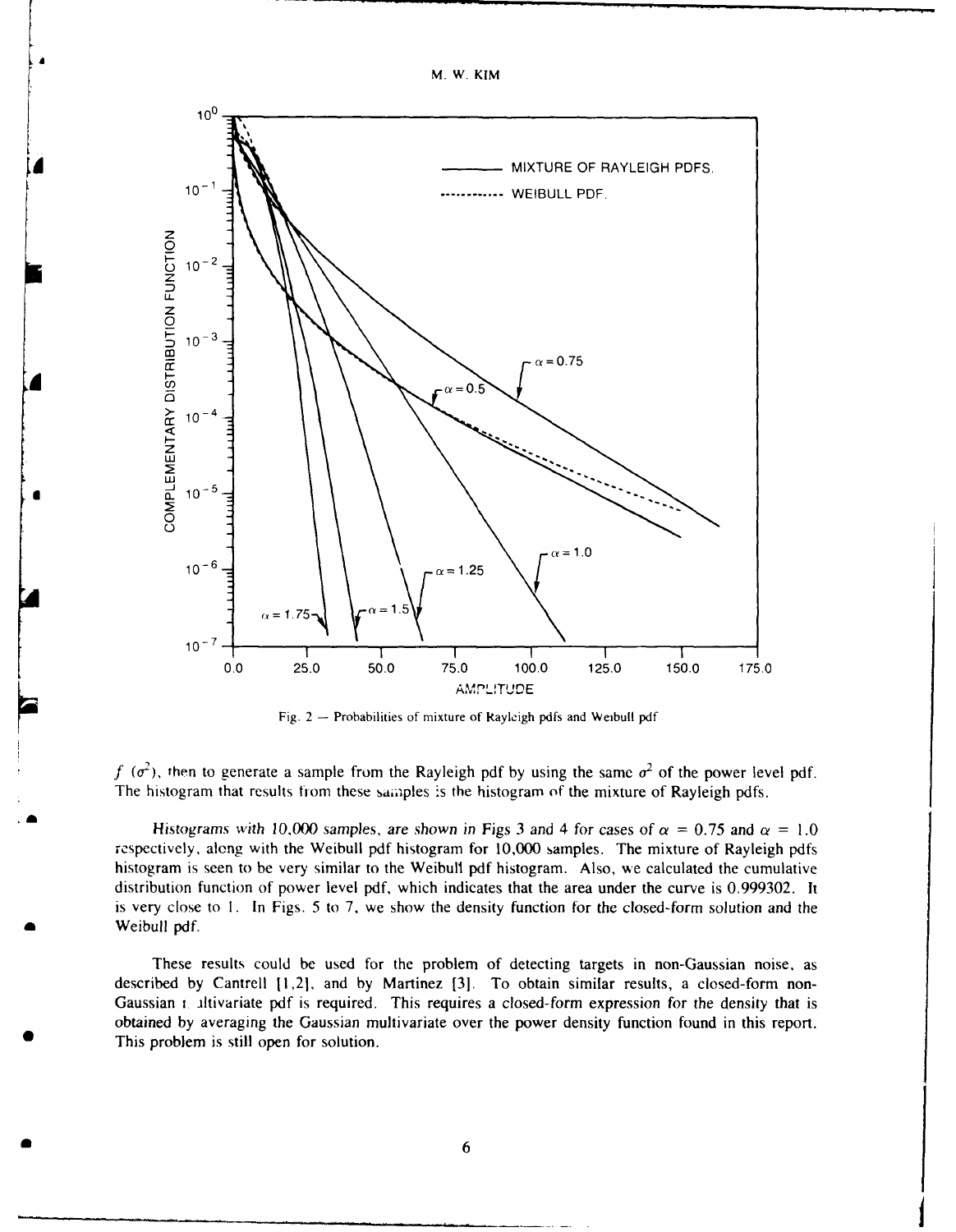NRL REPORT 9150



Fig.  $5$  – Histograms of Rayleigh pdfs and Weibull bdf when parameter alpha = 0.75, and median = 1.0

 $\boldsymbol{\tau}$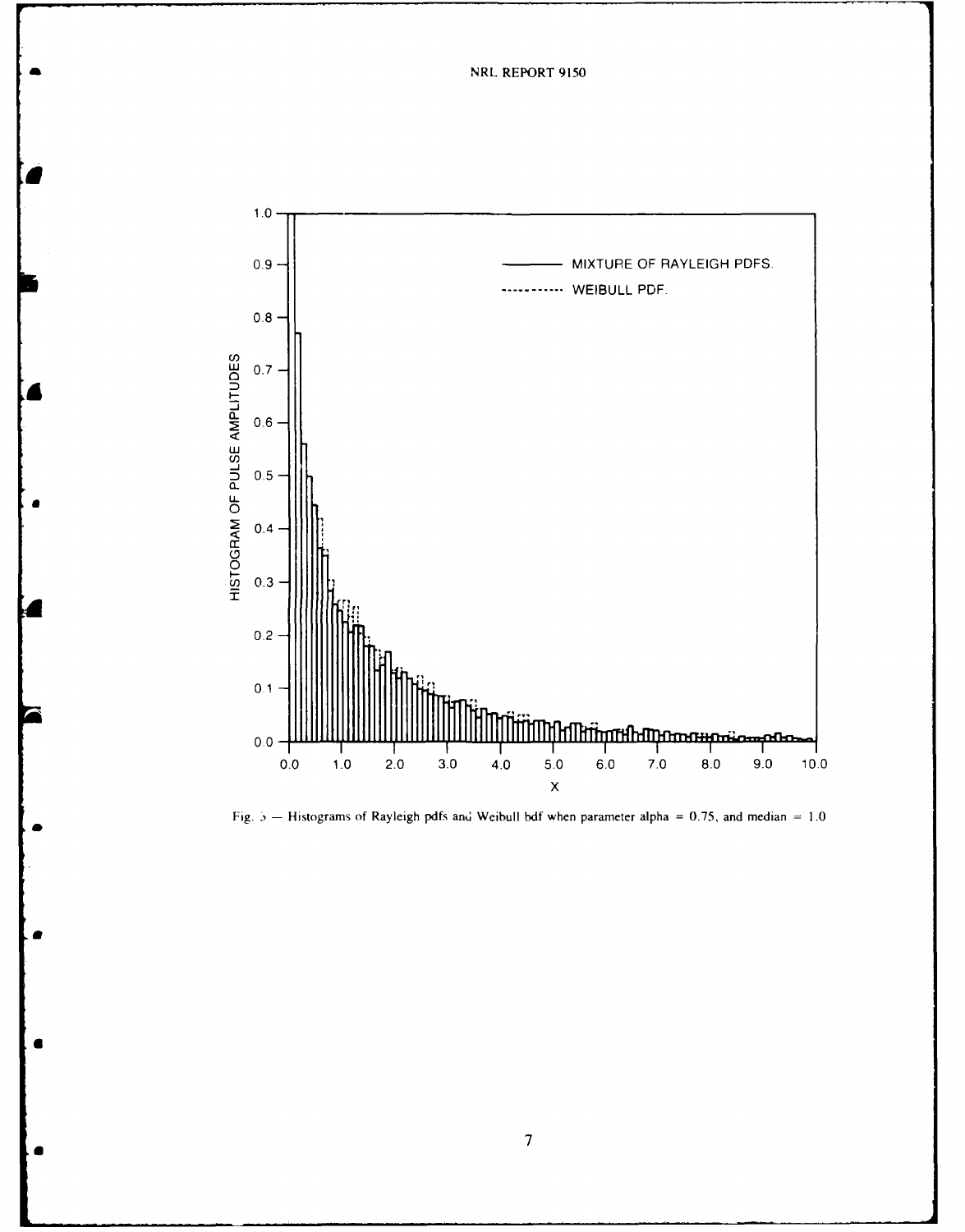M. W. KIM





 $\bf 8$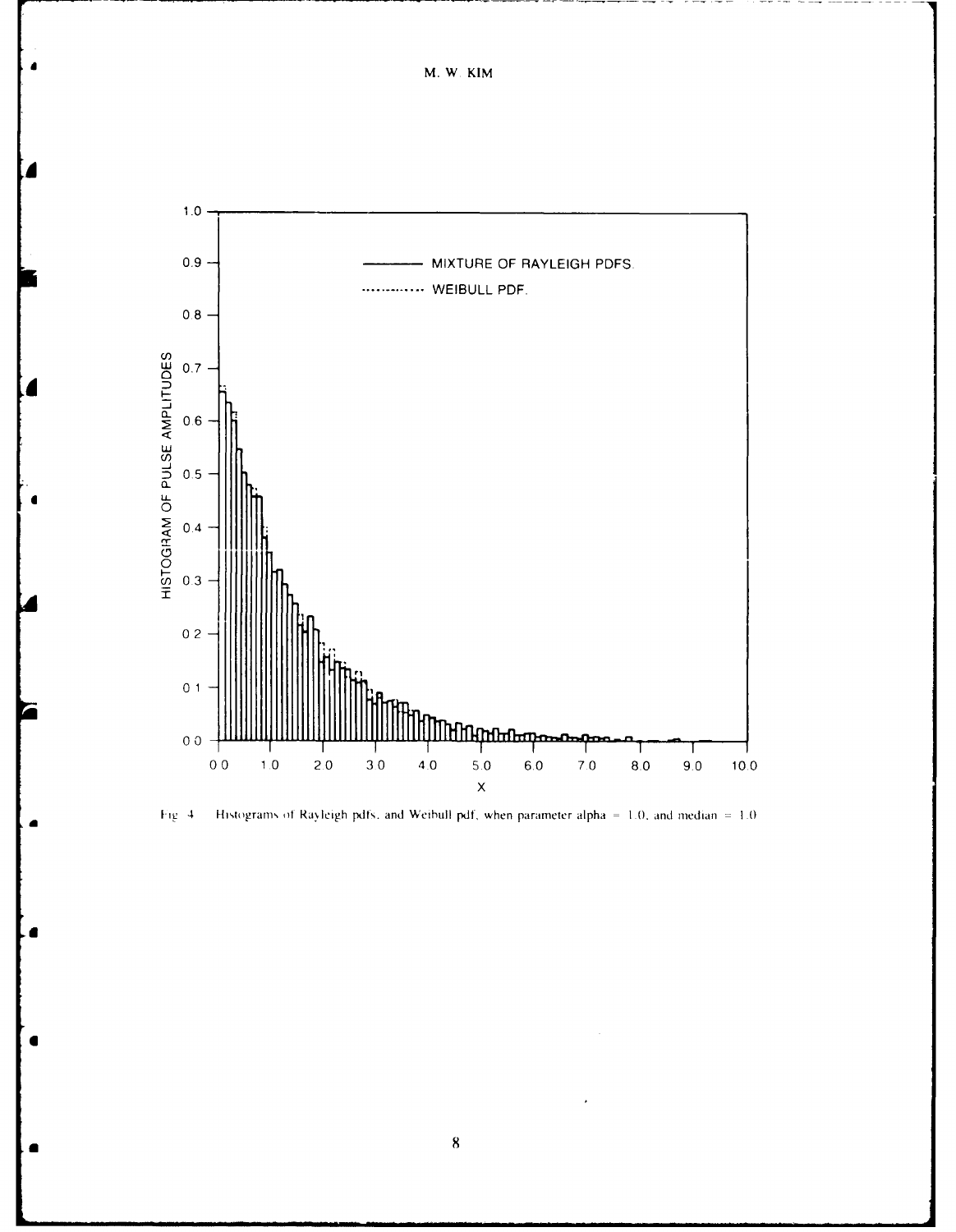

Fig. 5 - Probabilities of sum of 2 pdfs and Weibull pdf

9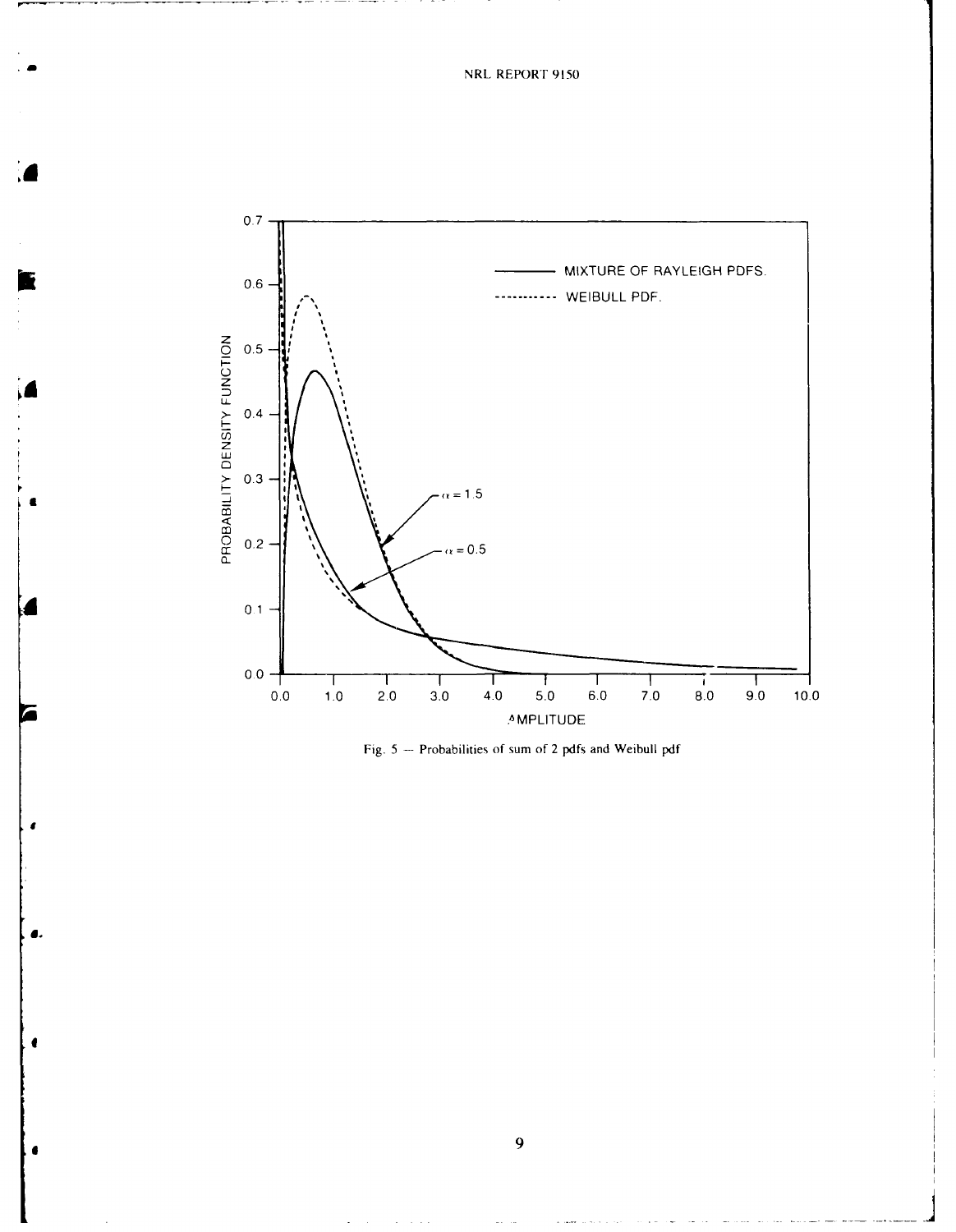M. W. KIM



Fig. 6 - Probabilities of Sum of 2 pdfs and Weibull pdf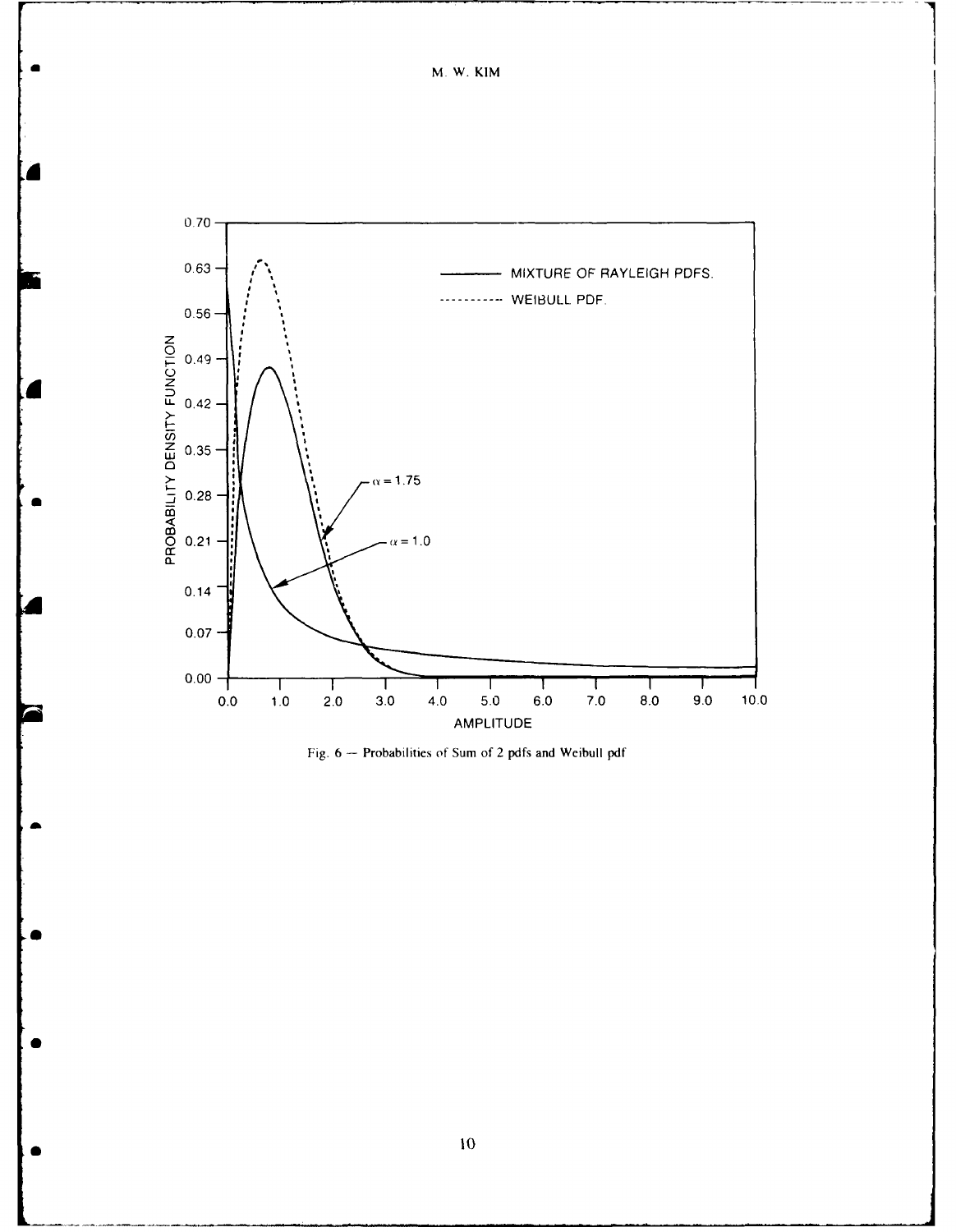

Fig. 7 **-** Probabilities of sum of 2 pdfs and Weibull pdf

#### **4. SUMMARY**

An analytical solution for a mixture of Rayleigh pdfs of the averaged clutter return is found y using an asymptotic expansion method. The mixture of Rayleigh pdfs fits the amplitude fluctuatio of the Weibull density. It is a very good fit at the tail of the distribution, a fact that allows a detec tion threshold to be set for a probability of false alarm equal to  $10^{-7}$ .

#### *5.* **ACKNOWLEDGMENT**

The author thanks Dr. Ben Cantrell of the Radar Division for his guidance and also thanks Mr. Chester Fox Jr. and Mr. Kevin **J.** Sangston, of the Radar Division for their valuable suggestions that made this possible.

#### IL **6. REFERENCES**

- 1. B. Cantrell, "Radar Target Detection in Non-Gaussian Corelated Clutter," NRL Report **9015,** Nov. **1986.**
- 2. B. Cantrell, "Detection of Signals in Non-Gaussian Correlated Noise Derived from Cauchy \* Processes," NRL Report **9086,** Oct. **1987.**
- 3. A.B. Martinez, P.F. Swaszek, and **J.B.** Thomas, "Locally Optimal Detection in Multivariate Non-Gaussian Noise," *IEEE Trans. Iif Theory* IT-30(6), 815-822 (1984).